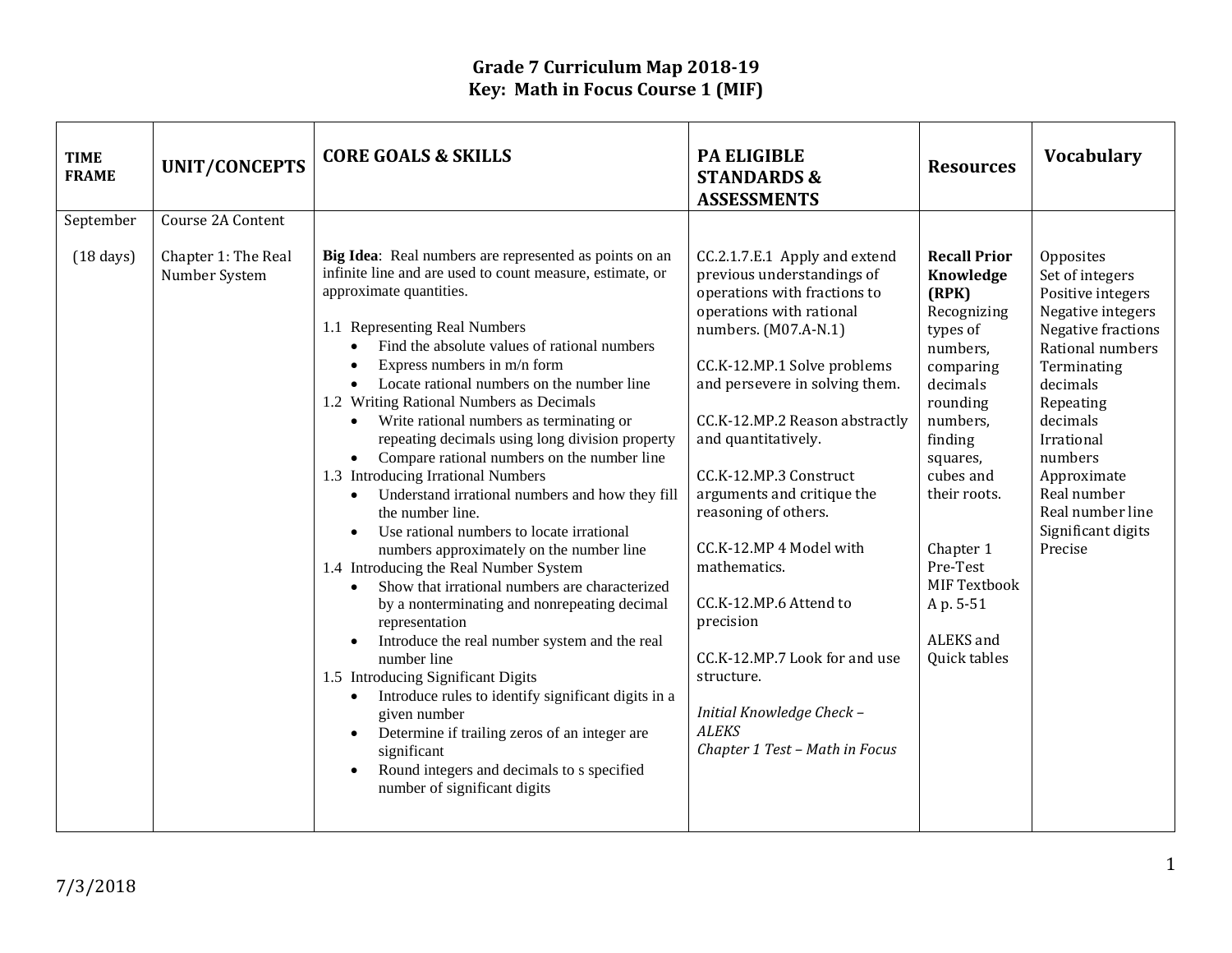| September<br>$(22 \text{ days})$<br>October | Chapter 2: Rational<br>Number Operations | Big Idea: The operations of addition, subtraction,<br>multiplication, and division can be applied to rational<br>numbers including negative numbers<br>2.1 Adding Numbers<br>Add integers with the same sign<br>$\bullet$<br>Add integers to their opposites<br>Add integers with different signs<br>$\bullet$<br>2.2 Subtracting Integers<br>Subtract integers by adding their opposites<br>Find the distance between two integers on a<br>number line<br>2.3 Multiplying and Dividing Integers<br>• Multiply and divide integers<br>2.4 Operations with Integers<br>Use addition, subtraction, multiplication and<br>$\bullet$<br>division with integers<br>2.5 Operations with Rational Numbers<br>Add and subtract rational numbers<br>Multiply and divide rational numbers<br>Big Idea: Algebraic expressions containing rational | CC.2.1.7.E.1 Apply and extend<br>previous understandings of<br>operations with fractions to<br>operations with rational numbers.<br>$(M07.A-N.1)$<br>CC.K-12.MP.1 Solve problems<br>and persevere in solving them.<br>CC.K-12.MP.2 Reason abstractly<br>and quantitatively.<br>CC.K-12.MP.3 Construct<br>arguments and critique the<br>reasoning of others.<br>CC.K-12.MP 4 Model with<br>mathematics.<br>CC.K-12.MP.6 Attend to<br>precision<br>CC.K-12.MP.7 Look for and use<br>structure.<br>CC.K-12.MP.8 Look for and<br>express regularity in repeated<br>reasoning.<br>Chapter 2 Test - Math in Focus<br>Chapter 1 -2 Cumulative Review | RPK:<br>Comparing<br>numbers on a<br>number line,<br>order of<br>operations,<br>improper<br>fractions and<br>operations<br>with<br>fractions.<br>p. 53-55<br>Chapter 2<br>pre-test<br><b>MIF Textbook</b><br>Ap. 56-111<br>ALEKS and<br>Quick tables | Additive inverse<br>Zero pair |
|---------------------------------------------|------------------------------------------|----------------------------------------------------------------------------------------------------------------------------------------------------------------------------------------------------------------------------------------------------------------------------------------------------------------------------------------------------------------------------------------------------------------------------------------------------------------------------------------------------------------------------------------------------------------------------------------------------------------------------------------------------------------------------------------------------------------------------------------------------------------------------------------------------------------------------------------|-----------------------------------------------------------------------------------------------------------------------------------------------------------------------------------------------------------------------------------------------------------------------------------------------------------------------------------------------------------------------------------------------------------------------------------------------------------------------------------------------------------------------------------------------------------------------------------------------------------------------------------------------|------------------------------------------------------------------------------------------------------------------------------------------------------------------------------------------------------------------------------------------------------|-------------------------------|
| $(19 \text{ days})$                         | Chapter 3: Algebraic<br>Expressions      | numbers and several variables can be simplified,<br>expanded, or factored to write equivalent expressions.                                                                                                                                                                                                                                                                                                                                                                                                                                                                                                                                                                                                                                                                                                                             | CC.2.2.7.B.1 Apply properties of<br>operations to generate equivalent<br>expressions. (M07.B-E.1 $&$                                                                                                                                                                                                                                                                                                                                                                                                                                                                                                                                          | <b>RPK:</b><br>Recognizing,<br>simplifying,                                                                                                                                                                                                          |                               |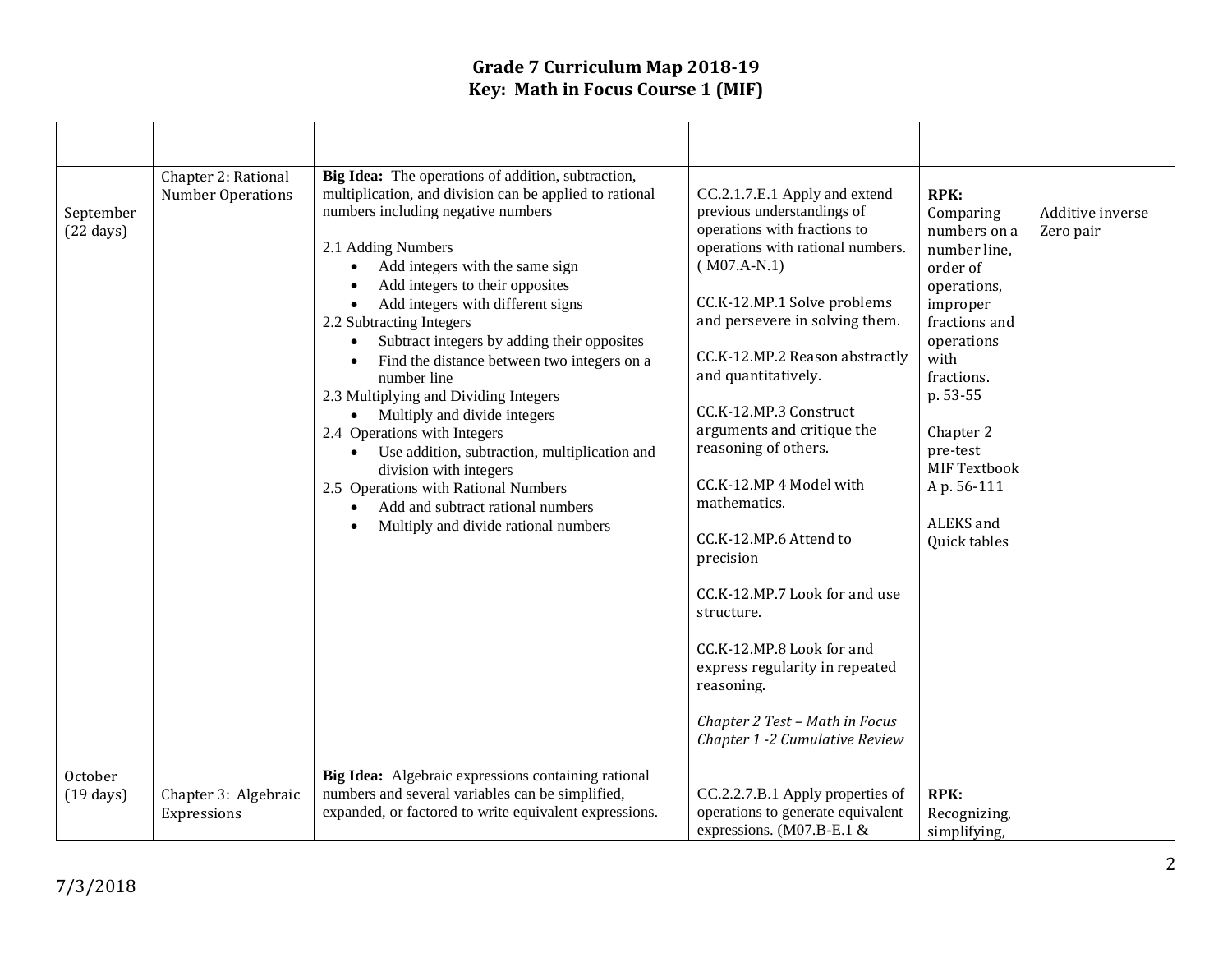|                     |                      | 3.1 Adding Algebraic Terms                                                                                              | $M07.B-E.2)$                   | and factoring            |            |
|---------------------|----------------------|-------------------------------------------------------------------------------------------------------------------------|--------------------------------|--------------------------|------------|
|                     |                      | Represent algebraic expressions using bar<br>$\bullet$<br>models                                                        | CC.K-12.MP.2 Reason abstractly | algebraic<br>expressions |            |
|                     |                      | Simplify algebraic expressions with decimals                                                                            | and quantitatively.            | p. 129                   |            |
|                     |                      | and fractional coefficients by adding like terms                                                                        |                                |                          |            |
|                     |                      | 3.2 Subtracting Algebraic Terms                                                                                         | CC.K-12.MP.3 Construct         | Chapter 3                |            |
|                     |                      | Simplify algebraic expressions with decimals                                                                            | arguments and critique the     | pre-test                 |            |
|                     |                      | and fractional coefficients by subtracting like                                                                         | reasoning of others.           | <b>MIF Textbook</b>      |            |
|                     |                      | terms                                                                                                                   |                                | Ap. 130-187              |            |
|                     |                      | 3.3 Simplifying Algebraic Expressions                                                                                   | CC.K-12.MP 4 Model with        |                          |            |
|                     |                      | Simplify algebraic expressions with more than                                                                           | mathematics.                   | ALEKS and                |            |
|                     |                      | two terms                                                                                                               | CC.K-12.MP.7 Look for and use  | Quick tables             |            |
|                     |                      | Simplify algebraic expressions by using the<br>commutative property of addition                                         | structure.                     |                          |            |
|                     |                      | Simplify algebraic expressions with two                                                                                 |                                |                          |            |
|                     |                      | variables                                                                                                               | CC.K-12.MP.8 Look for and      |                          |            |
|                     |                      | 3.4 Expanding Algebraic Expressions                                                                                     | express regularity in repeated |                          |            |
|                     |                      | Expand algebraic expressions involving                                                                                  | reasoning.                     |                          |            |
|                     |                      | fractions, decimals, and negative factors                                                                               |                                |                          |            |
|                     |                      | 3.5 Factoring Algebraic Expressions                                                                                     | Chapter 3 Test - Math in Focus |                          |            |
|                     |                      | Factor algebraic expressions with two variables<br>$\bullet$<br>Factor algebraic expressions with negative<br>$\bullet$ |                                |                          |            |
|                     |                      | terms                                                                                                                   |                                |                          |            |
|                     |                      | 3.6 Writing Algebraic Expressions                                                                                       |                                |                          |            |
|                     |                      | Translate verbal descriptions into algebraic                                                                            |                                |                          |            |
|                     |                      | expressions with one or more variables                                                                                  |                                |                          |            |
|                     |                      | Translate verbal descriptions into algebraic                                                                            |                                |                          |            |
|                     |                      | expressions with parentheses                                                                                            |                                |                          |            |
|                     |                      | 3.7 Real-World Problems: Algebraic Reasoning                                                                            |                                |                          |            |
|                     |                      | Sole real-world problems using algebraic                                                                                |                                |                          |            |
|                     |                      | reasoning                                                                                                               |                                |                          |            |
| October-            | Chapter 4: Algebraic | Big Idea: Algebraic expressions and inequalities can be                                                                 |                                | <b>RPK: Solving</b>      |            |
| November            | Equations and        | used to model mathematical or real-world situations and                                                                 |                                | and writing              | Equivalent |
| $(13 \text{ days})$ | Expressions          | to find values of variables.                                                                                            | CC.2.2.7.B.3 Model and solve   | algebraic                | equations  |
|                     |                      |                                                                                                                         | real-world and mathematical    | expressions              |            |
|                     |                      | 4.1 Understanding Equivalent Equations                                                                                  | problems by using and          | p. 189-191               |            |
|                     |                      | Identify equivalent equations                                                                                           | connecting numerical,          |                          |            |
|                     |                      | 4.2 Solving Algebraic Equations                                                                                         |                                |                          |            |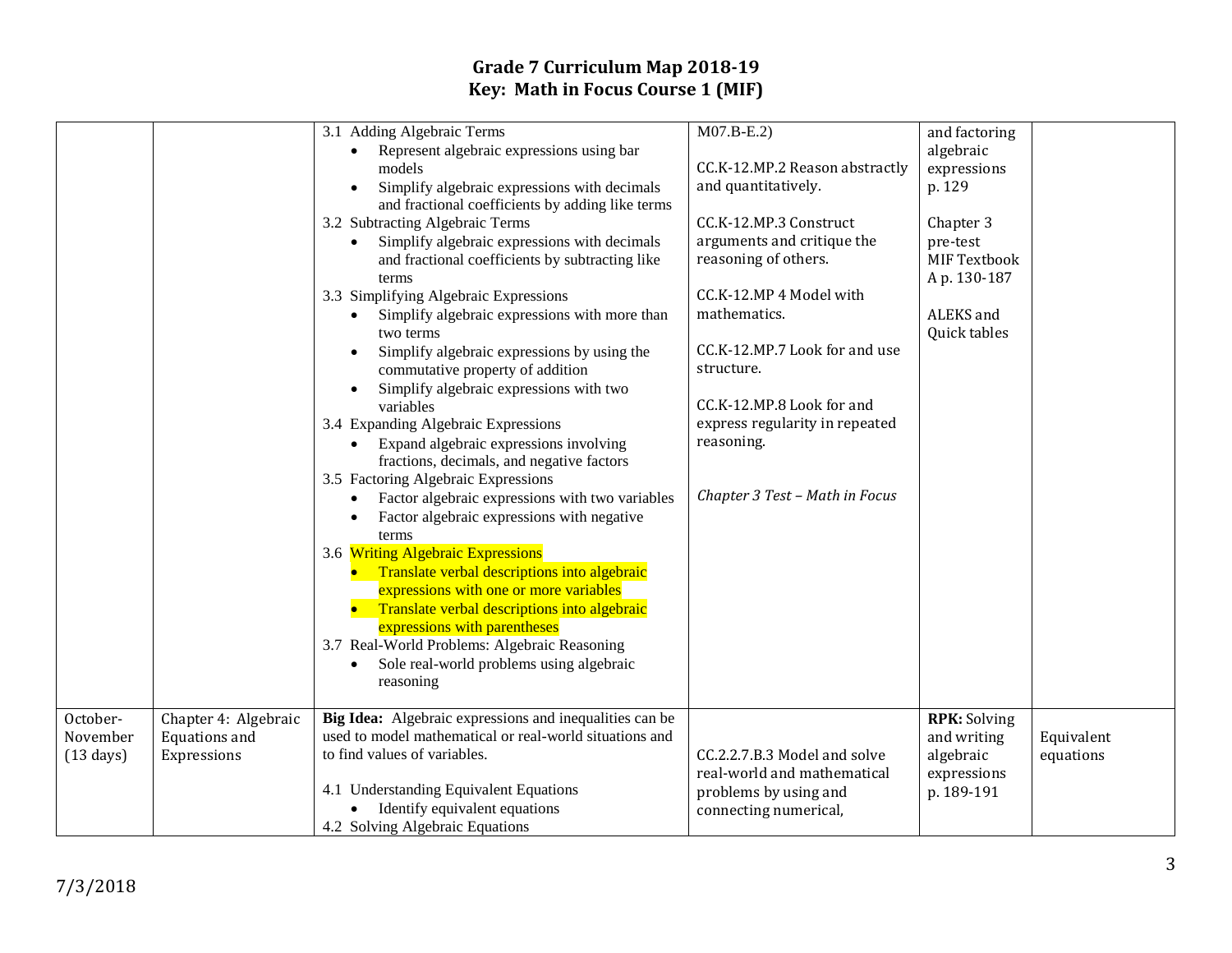|                                 |                                                | Solve algebraic equations with variables on the<br>$\bullet$<br>same side of the equation<br>Solve algebraic equations with variables on<br>both sides of the equation<br>Solve algebraic equations in factored form<br>$\bullet$<br>4.3 Real-World Problems: Algebraic Equations<br>Solve Real-World problems algebraically<br>4.4 Solving Algebraic Inequalities<br>Solve algebraic inequalities<br>Graph the solution set of an inequality on a<br>number line<br>Solve multi-step algebraic inequalities<br>4.5 Real-World Problems: Algebraic Inequalities<br>Solve real-world problems involving algebraic<br>$\bullet$<br>inequalities | algebraic, and/or graphical<br>representations. (M07.B-E.2)<br>CC.K-12.MP.1 Solve problems<br>and persevere in solving them.<br>CC.K-12.MP.2 Reason abstractly<br>and quantitatively.<br>CC.K-12.MP.3 Construct<br>arguments and critique the<br>reasoning of others.<br>CC.K-12.MP 4 Model with<br>mathematics.<br>CC.K-12.MP.7 Look for and use<br>structure.<br>CC.K-12.MP.8 Look for and<br>express regularity in repeated<br>reasoning.<br>Chapter 4 Test - Math in Focus | Chapter 4<br>pre-test<br>MIF Textbook<br>Ap. 192-243<br>ALEKS and<br>Quick tables                                                                                                |                                                                                                              |
|---------------------------------|------------------------------------------------|-----------------------------------------------------------------------------------------------------------------------------------------------------------------------------------------------------------------------------------------------------------------------------------------------------------------------------------------------------------------------------------------------------------------------------------------------------------------------------------------------------------------------------------------------------------------------------------------------------------------------------------------------|--------------------------------------------------------------------------------------------------------------------------------------------------------------------------------------------------------------------------------------------------------------------------------------------------------------------------------------------------------------------------------------------------------------------------------------------------------------------------------|----------------------------------------------------------------------------------------------------------------------------------------------------------------------------------|--------------------------------------------------------------------------------------------------------------|
| November<br>$(14 \text{ days})$ | Chapter 5: Direct<br>and Inverse<br>Proportion | Big Idea: Two quantities that are in a proportional<br>relationship can be used to solve real-world and<br>mathematical problems.<br>5.1 Understanding Direct Proportion<br>Identify direct proportion<br>Recognize that a constant of proportionality ca<br>be a constant rate<br>5.2 Representing Direct Proportion Graphically<br>• Use a graph to interpret direct proportion<br>5.3 Solving Direct Proportion Problems<br>Solve real-world direct proportion problems<br>5.4 Understanding Inverse Proportion<br>Identify inverse proportion<br>$\bullet$                                                                                | CC.2.1.7.D.1 Analyze<br>proportional relationships and<br>use them to model and solve<br>real-world and mathematical<br>problems. $(M07.A-R.1.1)$<br>CC.K-12.MP.1 Solve problems<br>and persevere in solving them.<br>CC.K-12.MP.2 Reason abstractly<br>and quantitatively.                                                                                                                                                                                                    | <b>RPK:</b><br>Comparing<br>quantities<br>with ratios,<br>finding rates<br>and solving<br>percent<br>problems<br>linear<br>equations<br>using a table<br>of values<br>p. 245-247 | Proportion<br>Direct proportion<br>Constant of<br>proportionality<br>Cross products<br>Inverse<br>proportion |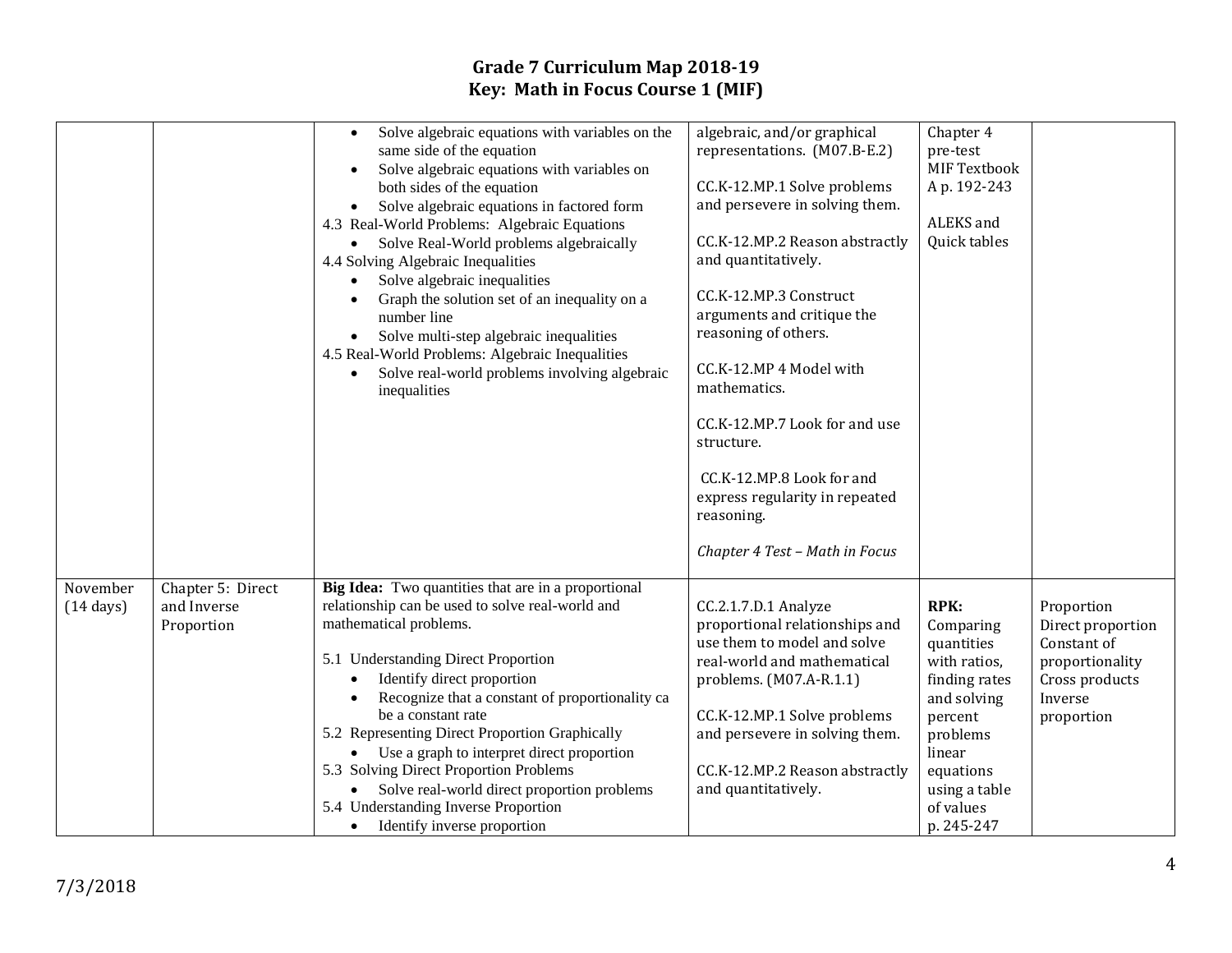|                     |                       | Use a graph to interpret proportion                          | CC.K-12.MP.3 Construct         |                     |                        |
|---------------------|-----------------------|--------------------------------------------------------------|--------------------------------|---------------------|------------------------|
|                     |                       | Solve inverse proportion problems                            | arguments and critique the     | Chapter 5           |                        |
|                     |                       |                                                              | reasoning of others.           | pre-test            |                        |
|                     |                       |                                                              |                                | <b>MIF Textbook</b> |                        |
|                     |                       |                                                              | CC.K-12.MP.4 Model with        | A p. 248-297        |                        |
|                     |                       |                                                              | mathematics.                   |                     |                        |
|                     |                       |                                                              |                                | ALEKS and           |                        |
|                     |                       |                                                              | CC.K-12.MP.5 Use appropriate   | Quick tables        |                        |
|                     |                       |                                                              | tools strategically            |                     |                        |
|                     |                       |                                                              |                                |                     |                        |
|                     |                       |                                                              | CC.K-12.MP.7 Look for and use  |                     |                        |
|                     |                       |                                                              | structure.                     |                     |                        |
|                     |                       |                                                              |                                |                     |                        |
|                     |                       |                                                              | CC.K-12.MP.8 Look for and      |                     |                        |
|                     |                       |                                                              | express regularity in repeated |                     |                        |
|                     |                       |                                                              | reasoning.                     |                     |                        |
|                     |                       |                                                              |                                |                     |                        |
|                     |                       |                                                              | Chapter 5 Test - Math in Focus |                     |                        |
|                     |                       |                                                              | Chapter 3-5 Cumulative Review  |                     |                        |
|                     |                       |                                                              |                                |                     |                        |
| January             | Chapter 6: Angle      | Big Idea: Angles formed on a straight line, or by            |                                |                     |                        |
| $(14 \text{ days})$ | Properties and        | parallel lines and a transversal, have special properties    | CC.2.3.7.A.1 Solve real-world  | <b>RPK:</b>         | Complementary          |
|                     | <b>Straight Lines</b> | that are useful in solving problems.                         | and mathematical problems      | Classifying         | angles                 |
|                     |                       |                                                              | involving angle measure, area, | angles and          | Supplementary          |
|                     |                       | 6.1 Complementary, Supplementary, and Adjacent               | surface area, circumference,   | identifying         | angles                 |
|                     |                       | Angles                                                       | and volume. (M07.C-G.2.1 &     | parallel and        | Adjacent angles        |
|                     |                       | Explore the properties of complementary angles               | $M07.C-G.2)$                   | perpendicular       | Vertical angles        |
|                     |                       | and supplementary angles.                                    |                                | lines               | Congruent angles       |
|                     |                       | Explore the properties of adjacent angles                    | CC.K-12.MP.1 Solve problems    | p. 3-4              | Transversal            |
|                     |                       | 6.2 Angles that Share a Vertex                               | and persevere in solving them. |                     | Alternate interior     |
|                     |                       | Explore and apply the properties of angles at a<br>$\bullet$ |                                | Chapter 6           | angles                 |
|                     |                       | point                                                        | CC.K-12.MP.2 Reason abstractly | pre-test            | Alternate exterior     |
|                     |                       | Explore and apply the properties of vertical                 | and quantitatively.            | MIF Textbook        | angles                 |
|                     |                       | angles                                                       |                                | B p. 5-61           | Corresponding          |
|                     |                       | 6.3 Alternate Interior, Alternate Exterior, and              | CC.K-12.MP.3 Construct         |                     | angles                 |
|                     |                       | <b>Corresponding Angles</b>                                  | arguments and critique the     | ALEKS and           | Interior angles        |
|                     |                       | Identify the types of angles formed by parallel              | reasoning of others.           | Quick tables        | <b>Exterior</b> angles |
|                     |                       | lines and a transversal                                      |                                |                     |                        |
|                     |                       |                                                              |                                |                     |                        |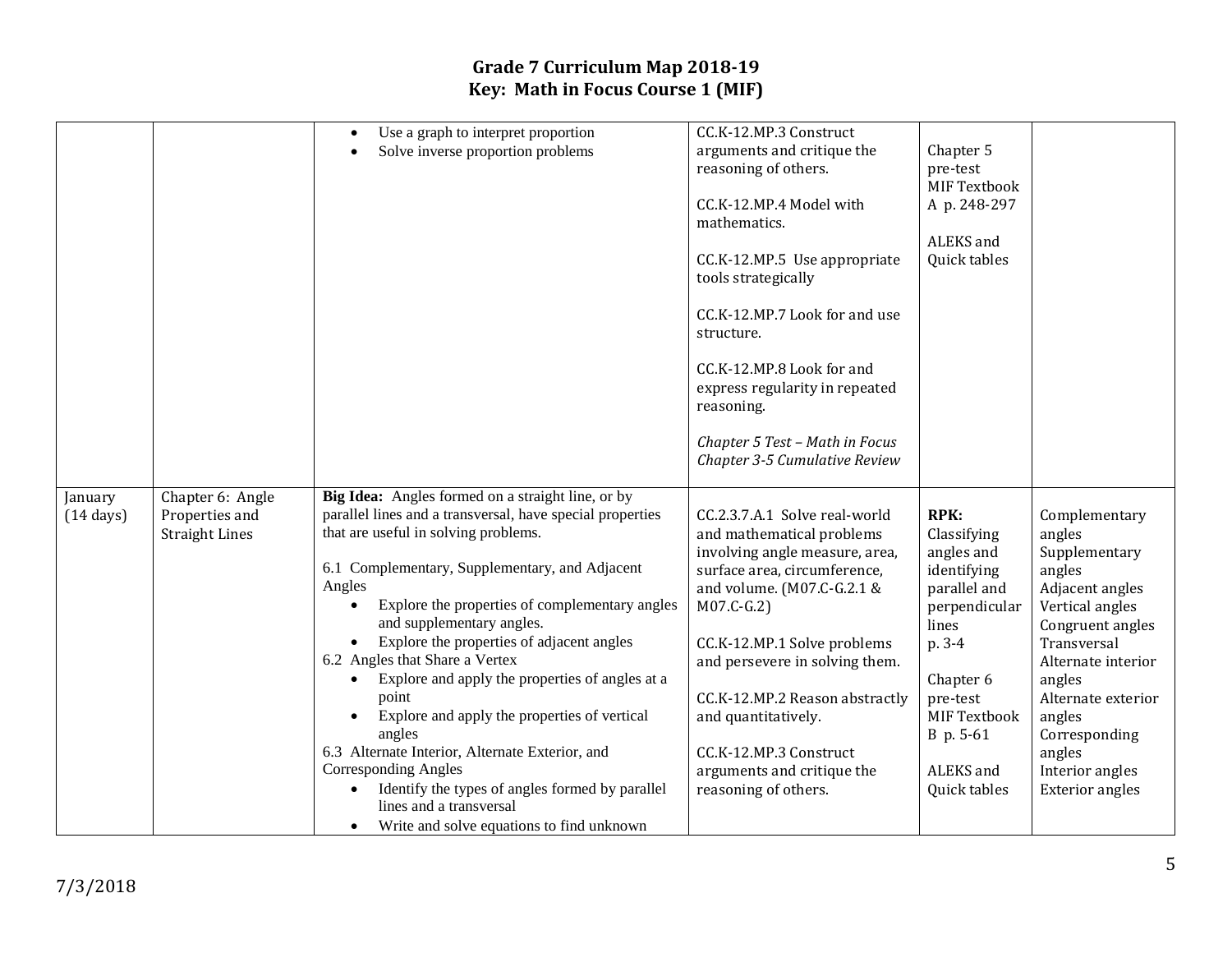|                     |                     | angle measures in figures.                                           | CC.K-12.MP.4 Model with                               |               |                         |
|---------------------|---------------------|----------------------------------------------------------------------|-------------------------------------------------------|---------------|-------------------------|
|                     |                     | 6.4 Interior and Exterior Angles                                     | mathematics.                                          |               |                         |
|                     |                     | • Explore and apply the properties of interior                       |                                                       |               |                         |
|                     |                     | angles of a triangle                                                 | CC.K-12.MP.5 Reason abstractly                        |               |                         |
|                     |                     | Explore and apply the properties of the exterior                     | and quantitatively                                    |               |                         |
|                     |                     | angles of a triangle                                                 |                                                       |               |                         |
|                     |                     |                                                                      | CC.K-12.MP.6 Attend to                                |               |                         |
|                     |                     |                                                                      | precision                                             |               |                         |
|                     |                     |                                                                      |                                                       |               |                         |
|                     |                     |                                                                      | CC.K-12.MP.7 Look for and use                         |               |                         |
|                     |                     |                                                                      | structure.                                            |               |                         |
|                     |                     |                                                                      |                                                       |               |                         |
|                     |                     |                                                                      | CC.K-12.MP.8 Look for and                             |               |                         |
|                     |                     |                                                                      | express regularity in repeated                        |               |                         |
|                     |                     |                                                                      | reasoning.                                            |               |                         |
|                     |                     |                                                                      |                                                       |               |                         |
|                     |                     |                                                                      | Chapter 6 Test - Math in Focus                        |               |                         |
|                     |                     |                                                                      |                                                       |               |                         |
| January -           | Chapter 7:          | Big Idea: Triangles and quadrilaterals can be                        |                                                       |               |                         |
| February            | Geometric           | constructed using a compass, a protractor, and a straight            | CC.2.3.7.A.1 Solve real-world                         | <b>RPK:</b>   | Protractor              |
| $(15 \text{ days})$ | <b>Construction</b> | edge.                                                                | and mathematical problems                             | Classifying   | <b>Bisector</b>         |
|                     |                     |                                                                      | involving angle measure, area,                        | triangles and | <b>Bisect</b>           |
|                     |                     | 7.1 Constructing Angle Bisectors                                     | surface area, circumference,                          | using a       | Equidistant             |
|                     |                     | Understand the meaning of an angle bisector                          | and volume. (M07.C-G.2.1 &                            | protractor    | Straightedge            |
|                     |                     | Construct an angle bisector                                          | $M07.C-G.2)$                                          | p.64-68       | Perpendicular           |
|                     |                     | 7.2 Constructing Perpendicular Bisectors                             |                                                       |               | bisector                |
|                     |                     | Understand the meaning of a perpendicular<br>bisector                | CC.K-12.MP.1 Solve problems                           | Chapter 7     | Midpoint                |
|                     |                     |                                                                      | and persevere in solving them.                        | pre-test      | Included side           |
|                     |                     | • Construct a perpendicular bisector                                 |                                                       | MIF Textbook  | Included angle<br>Scale |
|                     |                     | <b>7.3 Constructing Triangles</b>                                    | CC.K-12.MP.2 Reason abstractly<br>and quantitatively. | B p. 69-119   | Scale factor            |
|                     |                     | Construct a triangle with given measures<br>$\bullet$                |                                                       | ALEKS and     |                         |
|                     |                     | Determine whether a unique triangle, more than                       | CC.K-12.MP.3 Construct                                | Quick tables  |                         |
|                     |                     | one triangle, or no triangle can be drawn from<br>given side lengths | arguments and critique the                            |               |                         |
|                     |                     | 7.4 Constructing Quadrilaterals                                      | reasoning of others.                                  |               |                         |
|                     |                     | Construct a rectangle, square, rhombus, or                           |                                                       |               |                         |
|                     |                     | parallelogram                                                        | CC.K-12.MP.4 Model with                               |               |                         |
|                     |                     | 7.5 Understanding Scale Drawings                                     | mathematics.                                          |               |                         |
|                     |                     | Identify the scale factor in diagrams<br>$\bullet$                   |                                                       |               |                         |
|                     |                     |                                                                      |                                                       |               |                         |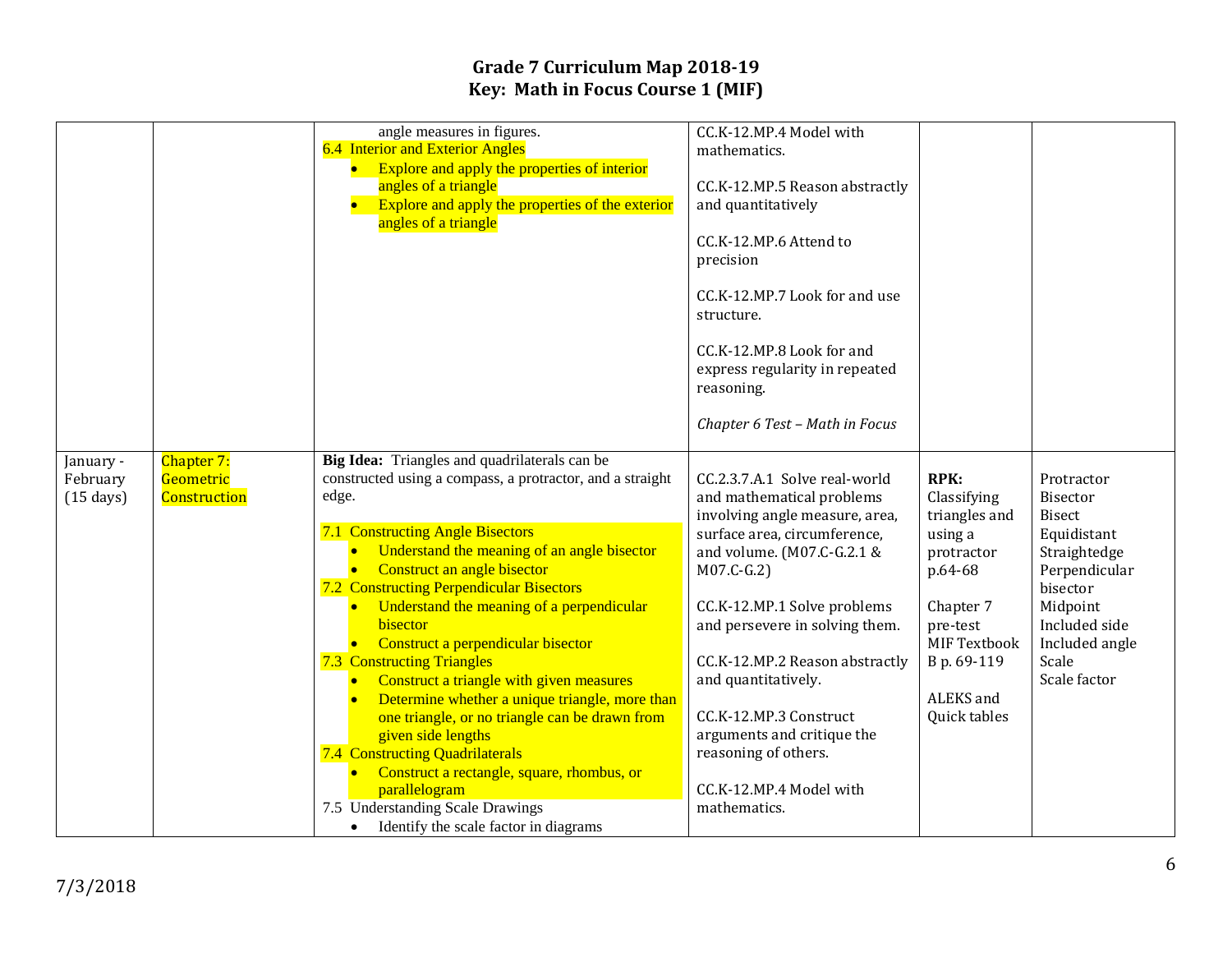|                              |                                                    | Solve problems involving scale drawings of<br>$\bullet$<br>geometric figures                                                                                                                                                                                                                                                                                                                                                                                                                                                                                                                                                                                                                                                                                                                                                                                                         | CC.K-12.MP.5 Reason abstractly<br>and quantitatively<br>CC.K-12.MP.6 Attend to<br>precision<br>CC.K-12.MP.7 Look for and use<br>structure.<br>CC.K-12.MP.8 Look for and<br>express regularity in repeated<br>reasoning.<br>Chapter 7 Test - Math in Focus                                                                                                                                                                                                                                                                     |                                                                                                                                                                                                                                   |                                                                                                                                 |
|------------------------------|----------------------------------------------------|--------------------------------------------------------------------------------------------------------------------------------------------------------------------------------------------------------------------------------------------------------------------------------------------------------------------------------------------------------------------------------------------------------------------------------------------------------------------------------------------------------------------------------------------------------------------------------------------------------------------------------------------------------------------------------------------------------------------------------------------------------------------------------------------------------------------------------------------------------------------------------------|-------------------------------------------------------------------------------------------------------------------------------------------------------------------------------------------------------------------------------------------------------------------------------------------------------------------------------------------------------------------------------------------------------------------------------------------------------------------------------------------------------------------------------|-----------------------------------------------------------------------------------------------------------------------------------------------------------------------------------------------------------------------------------|---------------------------------------------------------------------------------------------------------------------------------|
| March<br>$(14 \text{ days})$ | Chapter 8: Volume<br>and Surface Area of<br>Solids | Big Idea: Solids such as cones, and spheres are all<br>around you. You can find their surface areas and<br>volumes to solve real-world problems.<br>8.1 Recognizing Cylinders, Cones, Spheres, and<br>Pyramids<br>Recognize cylinders, cones, and spheres<br>Identify cross sections of solids<br>8.2 Finding Volume and Surface Area of Cylinders<br>Find the volume and surface area of cylinders<br>Solve real-world problems involving cylinders<br>8.3 Finding Volume, and Surface Area of Pyramids, and<br>Cones<br>Find the volume of pyramids and cones<br>$\bullet$<br>Find the surface area of cones<br>$\bullet$<br>Sole real-world problems involving pyramids<br>involving pyramids and cones<br>8.4 Finding Volume and Surface Area of Spheres<br>Find the volume and surface area of spheres<br>$\bullet$<br>Solve real-world problems involving spheres<br>$\bullet$ | CC.2.3.7.A.1 Solve real-world<br>and mathematical problems<br>involving angle measure, area,<br>surface area, circumference,<br>and volume. (M07.C-G.2.1 &<br>$M07.C-G.2)$<br>CC.2.3.7.A.2 Visualize and<br>represent geometric figures and<br>describe the relationships<br>between them.<br>CC.K-12.MP.1 Solve problems<br>and persevere in solving them.<br>CC.K-12.MP.3 Construct<br>arguments and critique the<br>reasoning of others.<br>CC.K-12.MP.4 Model with<br>mathematics.<br>CC.K-12.MP.6 Attend to<br>precision | <b>RPK:</b><br>Applying<br>surface area<br>and volume<br>formulas,<br>finding the<br>area and<br>circumference<br>of a circle<br>p. 121-123<br>Chapter 8<br>pre-test<br>MIF Textbook<br>B p. 124-177<br>ALEKS and<br>Quick tables | Cylinder<br>Cone<br>Lateral surface<br>Slant height<br>Sphere<br>Hemisphere<br>Plane<br>Cross section<br>Volume<br>Surface area |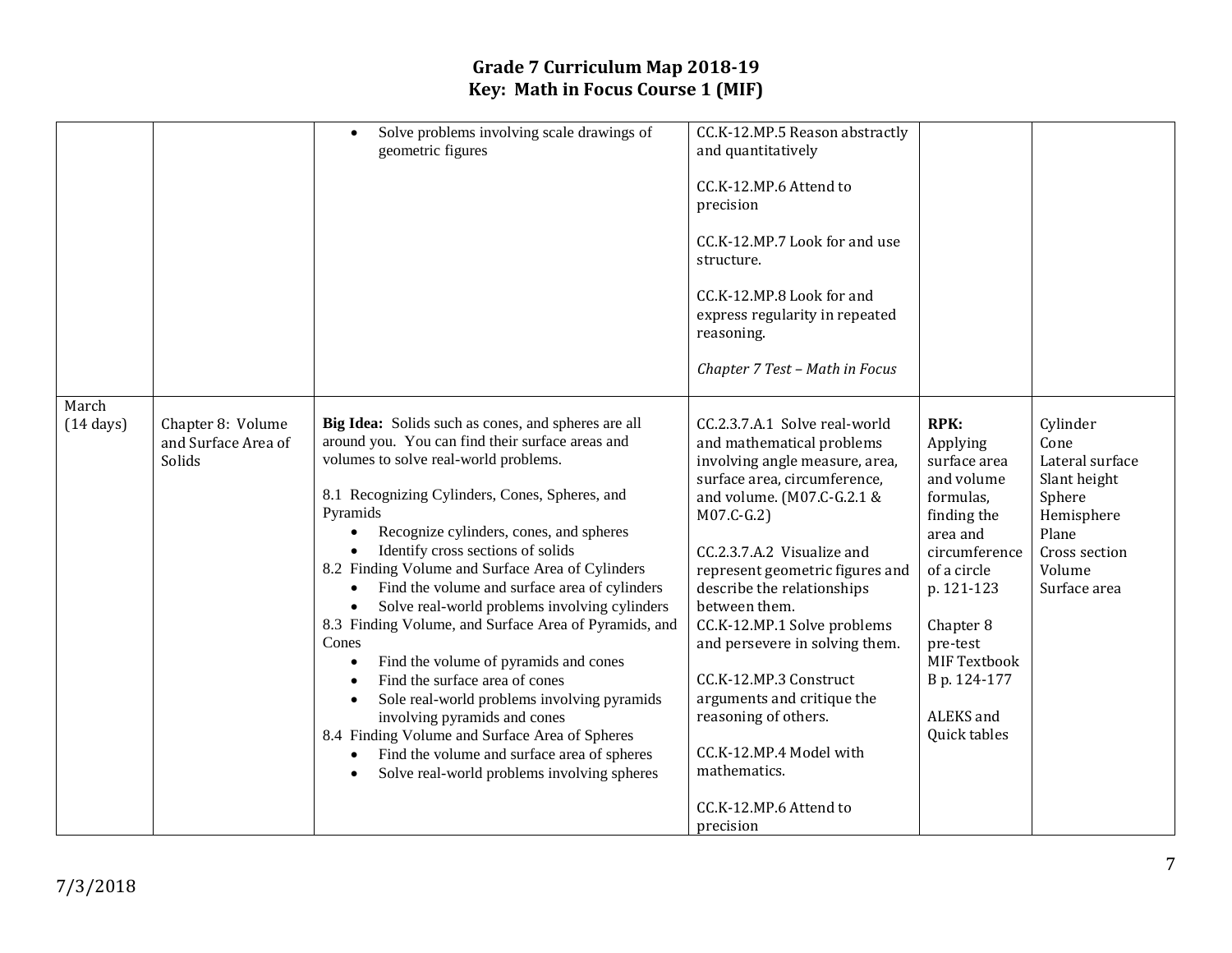|                               |                       |                                                                                                                                                                                                                                                                                                                                                                                                                                                                                                                                                                                                                                                                                                                                                                                                                                                                                                                                                                                                                                                                                    | CC.K-12.MP.7 Look for and use<br>structure.<br>CC.K-12.MP.8 Look for and<br>express regularity in repeated<br>reasoning.<br>Chapter 8 Test - Math in Focus<br>Cumulative Review Chapters 6-8                                                                                                                                                                                                                                                                                                                                                                                                                                  |                                                                                                                                         |                                                                                                                                                                                                                                                                                                                                                                                  |
|-------------------------------|-----------------------|------------------------------------------------------------------------------------------------------------------------------------------------------------------------------------------------------------------------------------------------------------------------------------------------------------------------------------------------------------------------------------------------------------------------------------------------------------------------------------------------------------------------------------------------------------------------------------------------------------------------------------------------------------------------------------------------------------------------------------------------------------------------------------------------------------------------------------------------------------------------------------------------------------------------------------------------------------------------------------------------------------------------------------------------------------------------------------|-------------------------------------------------------------------------------------------------------------------------------------------------------------------------------------------------------------------------------------------------------------------------------------------------------------------------------------------------------------------------------------------------------------------------------------------------------------------------------------------------------------------------------------------------------------------------------------------------------------------------------|-----------------------------------------------------------------------------------------------------------------------------------------|----------------------------------------------------------------------------------------------------------------------------------------------------------------------------------------------------------------------------------------------------------------------------------------------------------------------------------------------------------------------------------|
| March -<br>April (15<br>days) | Chapter 9: Statistics | Big Idea: Measures of central tendency and measures of<br>variation are used to draw conclusions about populations<br>9.1 Interpreting Quartiles and Interquartile Range<br>Introduce the concept of measures of variation<br>Understand and solve problems involving<br>quartiles and interquartile range<br>9.2 Stem-and-Leaf Plots<br>Represent data in a stem-and-leaf plot<br>Make conclusions and solve word problems<br>involving stem-and-leaf plots<br>9.3 Understanding Box Plots and Mean Absolute<br>Deviation<br>Draw and interpret box plots<br>Understand mean absolute deviation<br>Solve problems involving box plots and mean<br>absolute deviation<br>9.4 Understanding random Sampling Methods<br>Understand the concept of a population and<br>$\bullet$<br>samples<br>Understand and apply different random<br>sampling methods<br>Simulate random sampling<br>9.5 Making Inferences About Populations<br>Make and use inferences about a population to<br>$\bullet$<br>estimate its population mean<br>Make comparative inferences about two<br>populations | CC.2.4.7.B.1 Draw inferences<br>about populations based on<br>random sampling concepts.<br>$(M07.D-S.1.1)$<br>CC.2.4.7.B.2 Draw informal<br>comparative inferences about two<br>populations. (M07.M-S.2.1)<br>CC.2.4.7.B.3 Investigate chance<br>processes and develop, use, and<br>evaluate probability models.<br>CC.K-12.MP.1 Solve problems<br>and persevere in solving them.<br>CC.K-12.MP.2 Reason abstractly<br>and quantitatively.<br>CC.K-12.MP.3 Construct<br>arguments and critique the<br>reasoning of others.<br>CC.K-12.MP.4 Model with<br>mathematics.<br>CC.K-12.MP.5 Reason abstractly<br>and quantitatively | <b>RPK: Plotting</b><br>coordinates<br>p. 179-181<br>Chapter 9<br>pre-test<br>MIF Textbook<br>B p. 182-239<br>ALEKS and<br>Quick tables | Measure of<br>variation<br>Range<br>First/second/third<br>quartile<br>Lower/upper<br>Quartile<br>Interquartile<br>range<br>Stem-and-leaf plot<br>Stem<br>Leaf<br>Box plot<br>Box-and-whisker<br>plot<br>5 point summary<br>Mean<br>Absolute deviation<br>Population<br>Sample<br>Sample size<br>Random sample<br>Unbiased/biased<br>sample<br><b>Simple</b><br>random/stratified |